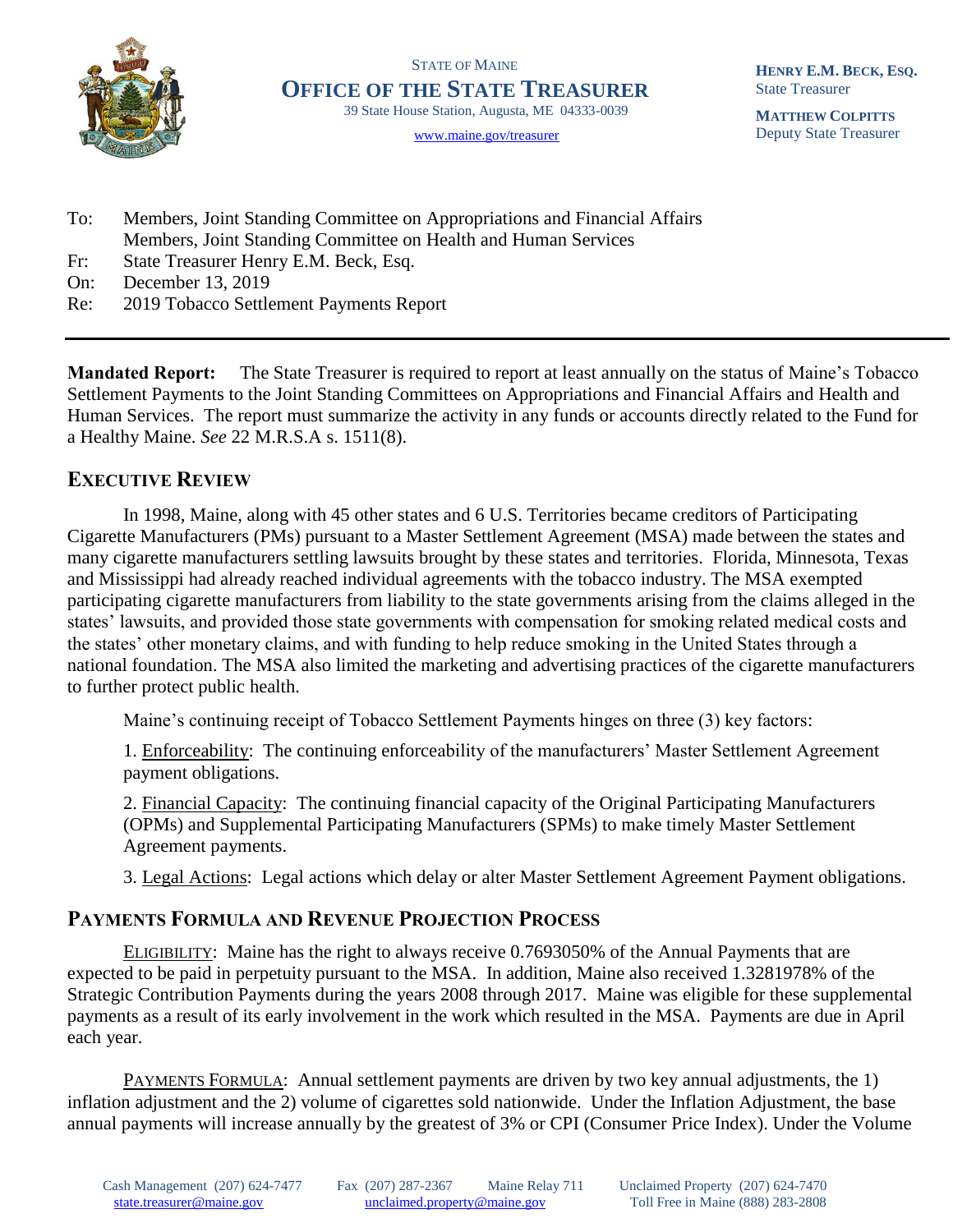Adjustment, the MSA tobacco payments due from the manufacturers are either reduced or increased depending on whether the OPMs' national sales volumes for a given sales year are less than or greater than, respectively, the national cigarette sales volumes for 1997. Maine's Tobacco Settlement Payments are directly related to the shipments of cigarettes nationwide, without regard to increases or decreases in Maine cigarette sales.

REVENUE PROJECTION PROCESS: The Treasurer's Office organizes a meeting of the Maine Attorney General's Office, the State Budget Office and the Legislature's Office of Fiscal and Program Review in advance of the Spring Revenue Forecasting Committee meeting in order to reach consensus on the revenue forecast. That meeting agenda includes a review of an econometric model available from the National Association of Attorneys General that projects domestic consumption of cigarettes. Each meeting also discusses the likely impacts on Maine's payments stream of any disputes pending under the MSA. These disputes, and the timing and direction of their outcomes, present significant volatility to the revenue stream projection process.

Under the MSA, a PMmay be entitled to a reduction in its annual payment obligation for the Non-Participating Manufacturer Adjustment if two (2) things are determined in its favor: First, an economic firm determines that the disadvantages imposed upon it by the MSA were a significant contributing factor in its loss of market share to non-participating manufacturers (NPMs), and; Second, recovery of this NPM Adjustment amount from an individual state is dependent on a) whether the state had a qualifying statute governing NPM escrow deposits in place during the relevant sales year and b) whether the individual state diligently enforced that qualifying statute.

Once the PMs dispute the calculated amount they owe by claiming entitlement to the NPM Adjustment, they have three options under the MSA. They may pay the contested amount to the State anyway, as Phillip Morris did for sales years 2003-2009, or the PM may place the amount in a disputed payment account, which R.J. Reynolds did for sales years 2003-2010 (excepting sales year 2006, for which it withheld the NPM Adjustment amount), and which Phillip Morris did for the first time with its April 2011 payment. To date R.J. Reynolds has escrowed more than \$2.1 billion into the disputed payments account for the NPM Adjustment for those sales years. Finally, the PMs may simply withhold the entire amount they dispute from their annual payments, and many PMs have done this.

Beginning in sales year 2003 (and expected for every sales year thereafter), the PMs have claimed that they are entitled to an NPM Adjustment, which would result in a decrease in the amount the PMs owe under the MSA for any year in which the PMs' argument succeeds. The 2003 NPM Adjustment dispute as it pertains to Maine went to a final arbitration hearing in September 2012, and on September 11, 2013 the Panel issued its ruling finding in Maine's favor. Specifically, the Panel found that Maine diligently enforced its qualifying statute during sales year 2003 and that Maine's payment is thus not subject to the NPM Adjustment for that year. As a result of that favorable decision, the State determined that it was entitled to an additional payment of \$5,569,153. The State's 2014 payment included these additional funds, as well as a potential overpayment as calculated by the Independent Auditor, PwC. PwC is continuing to work with the States and the PMs in an effort to identify and correct any errors. It is not known when PwC will finalize its work. If errors are identified, PwC may make adjustments to States' payments in future years.

Recently Maine has been involved in another multi-state arbitration regarding a similar amount of money the PMs withheld from its 2004 payment. Maine and nine other states negotiated a settlement that saved the state the time and expense of burdensome, protracted litigation of the NPM adjustment dispute pertaining to all years from 2004 through 2017 (with the potential for future settlement of the 2019-2022 disputes as well); brought an increase in revenue for two annual payments; established a more stable stream of annual revenue; and potentially reduced future withholding from the PMs' ongoing payments.